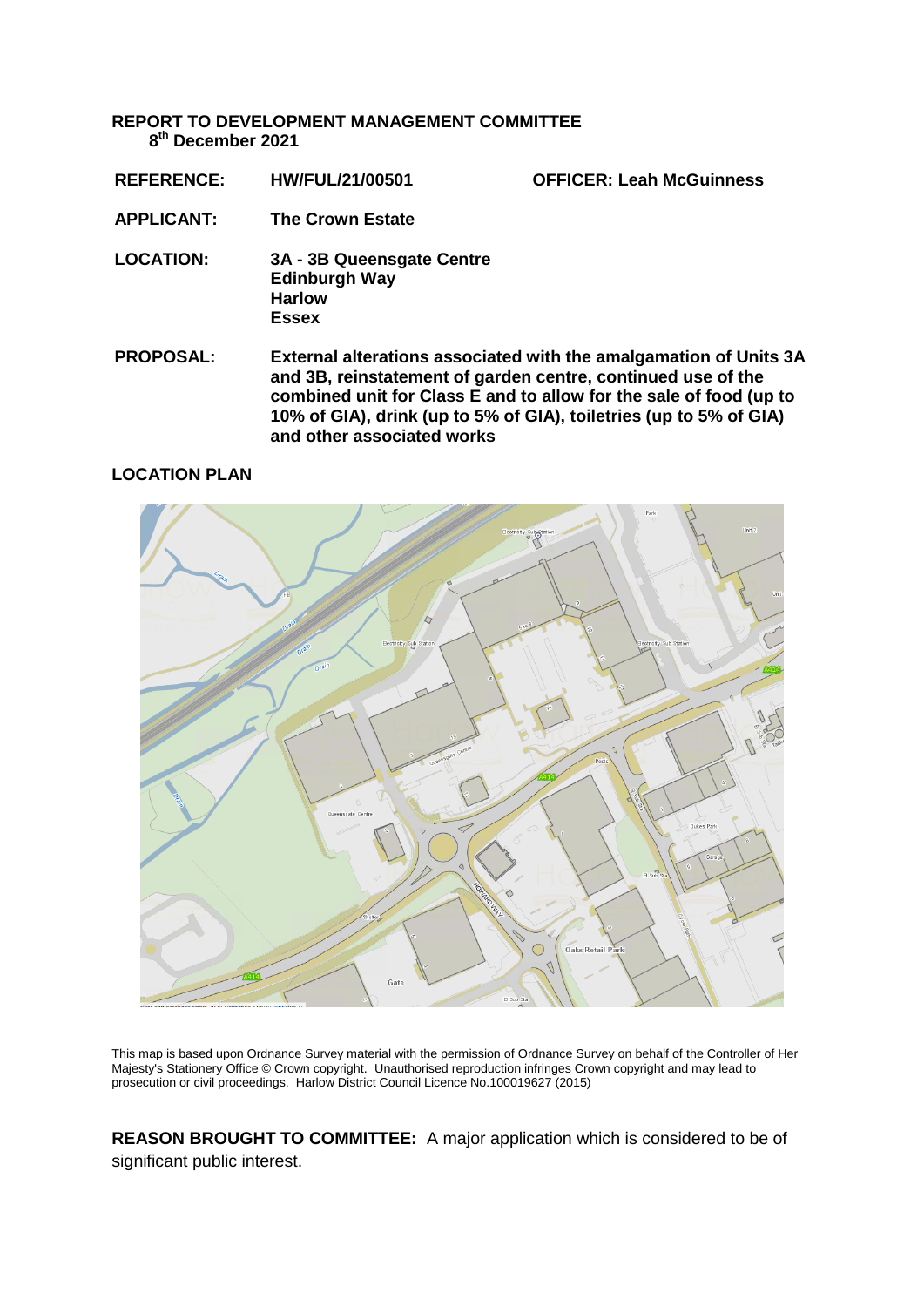# **Application Site and Surroundings**

The application site comprises Units 3A and 3B at the Queensgate Centre in Harlow, along with the external areas to the rear of the unit. The Queensgate Centre is a retail park located in an 'out of centre' location which includes a number of retailers including Smyths Toys, Hobbycraft, Currrys PC World, Next Home, and Wren Kitchens. It also accommodates a Tim Hortons, Costa and Subway.

The northern boundary comprises the railway line which runs along an embankment. The site is accessed from Edinburgh Way at the roundabout with Howard Way. There is an egress only onto Edinburgh Way to the eastern end of the site adjacent to Mothercare.

Units 3A and 3B are located to the north of the main entrance and opposite Pizza Hut Restaurant. Unit 3A is soon to become vacant following the relocation of Bensons for Beds into Unit 6A (subject to planning), while Unit 3B is vacant following the closure of Decathlon in early 2020.

The site lies within a designated '*Out of Centre Retail Park'.*

### **Details of the Proposal**

Planning permission is sought for external alterations associated with the amalgamation of Units 3A and 3B, reinstatement of the garden centre, relaxation of the range of goods to allow the sale of food (up to 10% of GIA), drink (up to 5% of GIA), and other associated work to allow the occupation of the unit.

The proposal will accommodate B&M, a specialist discount retailer, selling a limited range of discounted convenience and comparison goods. B&M's unique selling point is the competitiveness of its low prices and the breadth of the predominantly bulky goods product range. The stores primarily sell paint, wallpaper, furniture, home textiles, home furnishings, wall decor, garden ranges & leisure products. Food and drink products are also sold within the stores made up of largely non perishable foods including tinned foods, cereals, teabags etc and a large variety of sweets and drinks. They are stored on shelves and usually are placed at the entrance.

B&M are currently trading at Princes Gate Retail Park. Their relocation to the application site would allow B&M to operate with a garden centre and expand their current offering. It is anticipated the existing store will close and much of the current trade will simply 'transfer' over to the new store. B&M will vacate the existing store when the least expires, however it is not known what the landlords plans for re-letting the store will be.

The proposals involve the reinstatement of the former garden centre to the rear of the unit, associated with the previous use of the unit as a DIY retailer. The garden centre will be used for the storage and display of a range of garden and associated products.

Once amalgamated, Unit 3 A/B will measure a total of 3,232 sq.m (GIA) at ground floor level, in addition to 796 sq. m for the external garden centre, to provide a total of 4,027 sq. m, which will be used principally for the sale of comparison goods. The existing mezzanine floor in Unit 3A will be removed, resulting in in an overall net reduction of GIA floorspace of 746 sq. m. In addition, it is not proposed to retain the safeguarded mezzanine provision of 689 sq. m in Unit 3B.

### **RELEVANT PLANNING HISTORY:**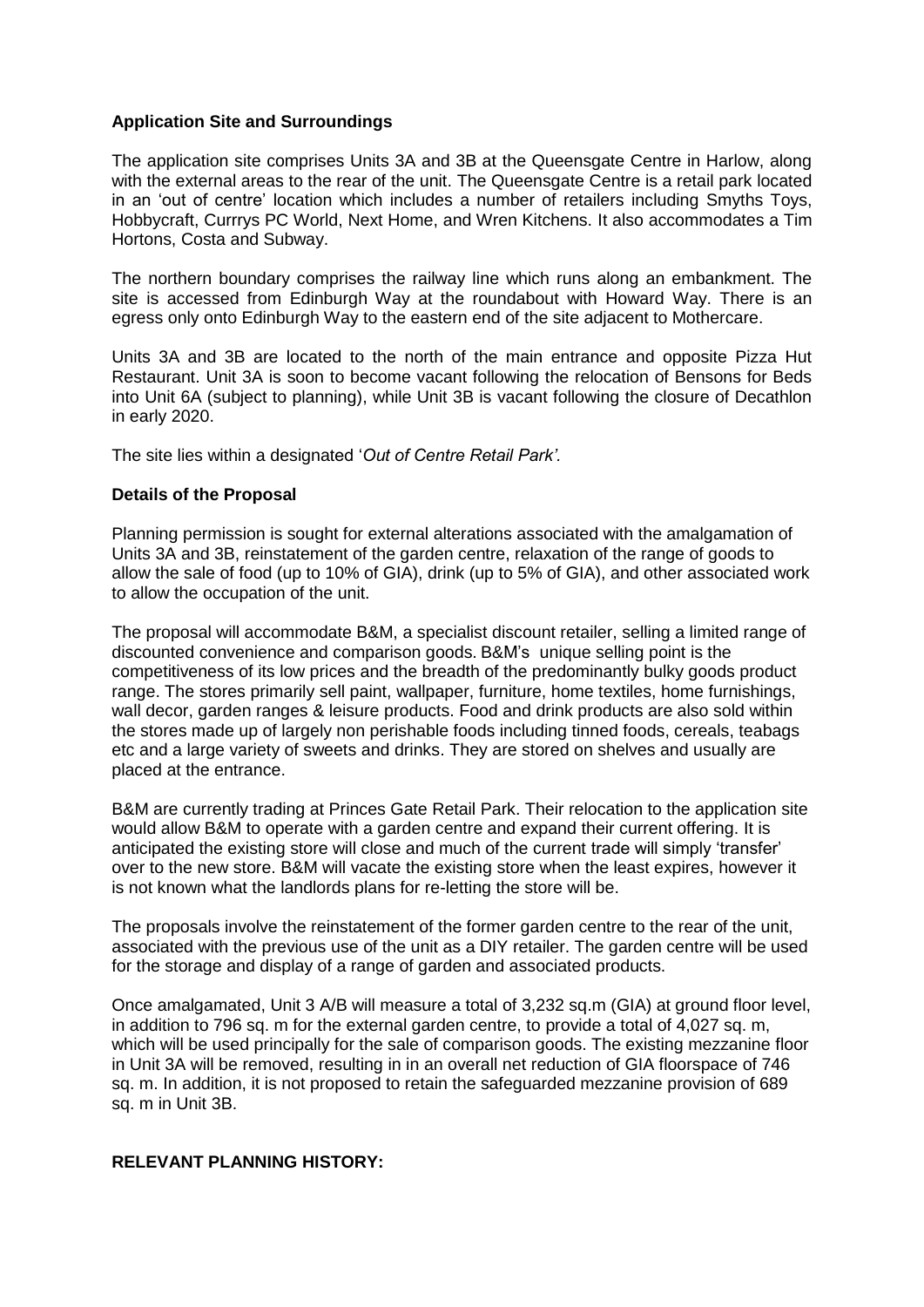| <b>App Number</b> | <b>Proposal</b>                                                                                                                                                                                                                                                                                                            | <b>Status</b>                      | <b>Decision</b><br><b>Date</b> |
|-------------------|----------------------------------------------------------------------------------------------------------------------------------------------------------------------------------------------------------------------------------------------------------------------------------------------------------------------------|------------------------------------|--------------------------------|
| HW/CND/20/00100   | Application for approval of details<br>reserved by condition 5 (quantum and<br>location of floorspace) of planning<br>permission HW/PL/14/00069                                                                                                                                                                            | Condition<br>Discharged            | 17.06.2021                     |
| HW/PL/14/00354    | External Alteration to Unit 3, The<br>Queensgate Centre                                                                                                                                                                                                                                                                    | Granted<br>planning<br>permission. | 02.10.2014                     |
| HW/PL/14/00285    | Confirmation that the Occupation of<br>Floorspace Comprising Units 3b and 3c<br>(as shown on drawing 1340-U3-P22-A,<br>date stamped 01.07.2014) by Decathlon<br>for the Sale of Sports Goods and<br>Equipment Falls Within the Scope of<br>Planning Permission HLW/220/88.                                                 | Lawful<br>Certificate<br>Granted.  | 06.08.2014                     |
| HW/PL/14/00069    | $\alpha$ f<br>Sub-division<br>Units<br>$\mathcal{S}$<br>3A<br>&<br>Queensgate Centre to Create 3 No.<br>Units, Insertion of Mezzanine Floors,<br>Alterations to the External Appearance<br>Including New Shopfronts & Entrance<br>and Associated<br>Features.<br>Works<br>Including the Reconfiguration of Car<br>Parking. | Granted<br>planning<br>permission. | 09.04.2014                     |
| HW/PL/12/00100    | Alterations to elevations and associated<br>works including revised external storage<br>area to support Sub-division of the Unit                                                                                                                                                                                           | Granted<br>planning<br>permission. | 29.05.2012                     |
| HW/PL/08/00262    | Application for the Variation of Condition<br>3 of Planning Permission HLW/220/88<br>to Facilitate the Re-Occupation of Part<br>of the Property by Another Retailer<br>within the Home Retail Group Ltd-Home<br>Store and More.                                                                                            | Granted<br>Planning<br>Permission  | 26.09.2008                     |
| HW/PL/05/00189    | Variation of Condition 3 Attached to<br>Permission<br>Planning<br>Reference<br>HLW/220/88 to Allow a Catalogue<br>Retailer to Trade From Part of Unit 3<br>And Formation of Mezzanine Floor.                                                                                                                               | Granted<br>Planning<br>Permission  | 30.08.2005                     |
|                   |                                                                                                                                                                                                                                                                                                                            |                                    |                                |

# **CONSULTATIONS**

# **Internal and external Consultees**

#### ECC Highways

#### No objection.

The applicant has submitted a robust Transport Assessment (TA) that demonstrates, to the satisfaction of the Highway Authority, in terms of safety and capacity that the impact of the proposed development, will result in a small but acceptable level of increase.

Consequently, the impact of the development on the highway network could not be considered as severe. Furthermore, the parking provision is considered to be acceptable. Consequently, the Highway Authority has concluded that the proposal will not be detrimental to highway safety, capacity or efficiency at this location or on the wider highway network.

From a highway and transportation perspective the impact of the proposal is acceptable to the Highway Authority subject to conditions.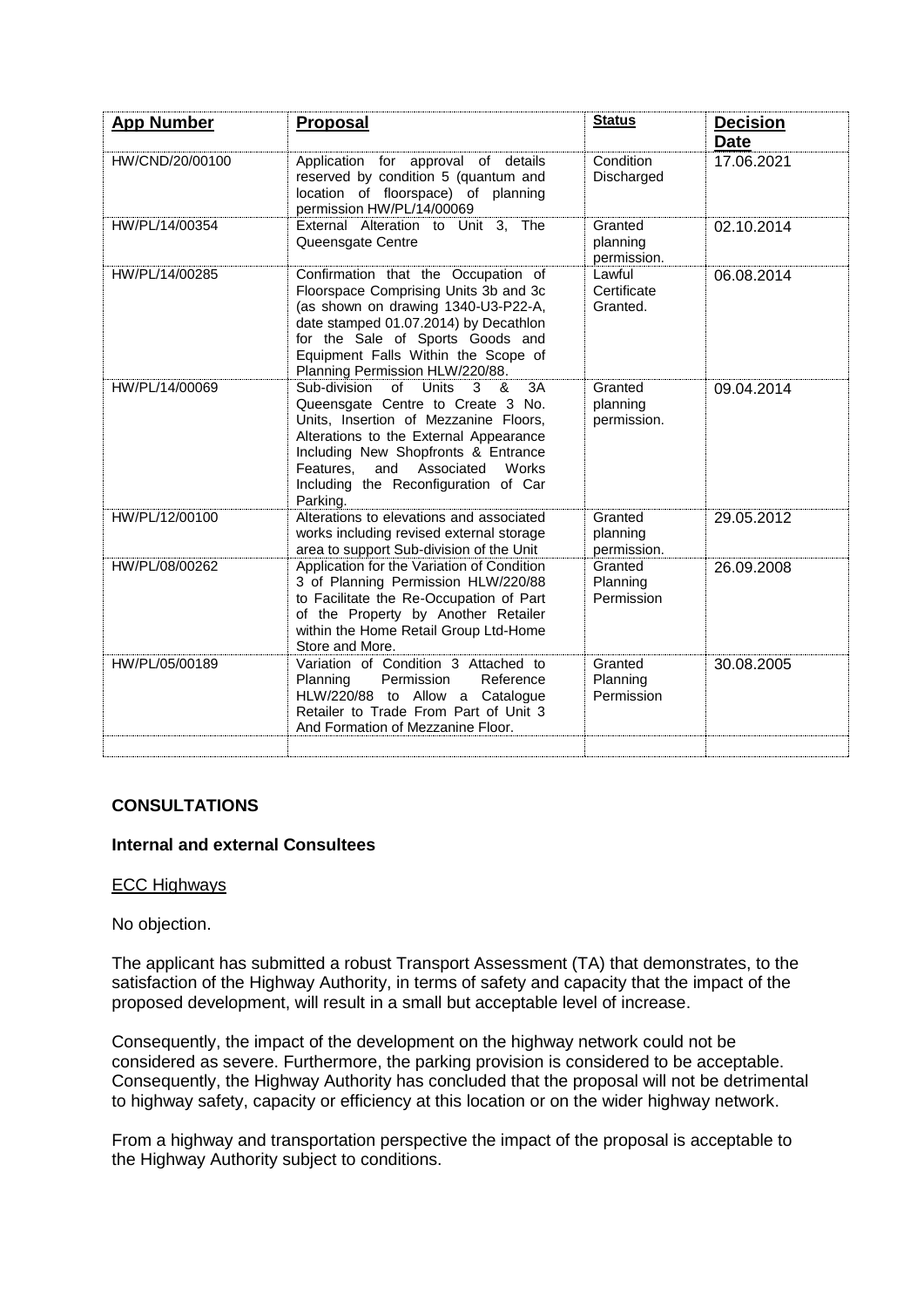The above measures are to ensure that this proposal is not contrary to the Highway Authority's Development Management Policies, adopted as County Council Supplementary Guidance in February 2011, and policies IN1, IN2 & IN3 of the Harlow Local Development Plan 2020 and the NPPF 2021.

### **Neighbours and Additional Publicity**

Number of Letters Sent: 5 Total Number of Representations Received: 0 Date Site Notice Expired: N/A Date Press Notice Expired: N/A

### **Summary of Representations Received**

None received.

# **PLANNING POLICY**

Development Plan

Planning law requires that proposals should be determined in accordance with the Development Plan unless material considerations indicate otherwise.

The Development Plan for the site consists of the Harlow District Council (HDC) Harlow Local Development Plan 2020 (HLDP), Essex County Council (ECC) Essex and Southendon-Sea Waste Local Plan 2017 and ECC Essex Minerals Local Plan 2014.

The part of the Development Plan applicable to the proposal is the HDLP. The HDLP is prepared in the context of the National Planning Policy Framework (NPPF) – see 'Planning Standards' below. It is important to note that this is a very recently adopted and therefore 'up to date' plan in terms of NPPF Para.12.

Policies of most relevance to the proposal are:

#### Strategic Policies

- SD1 (Presumption in Favour of Sustainable Development)
- RS1 (Retail Hierarchy)
- RS2 (Future Retail Floorspace)
- RS3 (Protecting and enhancing existing Retail Centres).

Development Management Policies

- PL1 Design Principles for Development
- PL3 Sustainable Design, Construction and Energy Usage.
- PR5 (Sequential Test and Principles for Main Town Centre Uses)
- PR10 (Development in Retail Parks)
- IN1 Development and Sustainable Modes of Travel
- IN2 Impact of Development on the Highways Network including Access and **Servicing**
- IN3 Parking Standards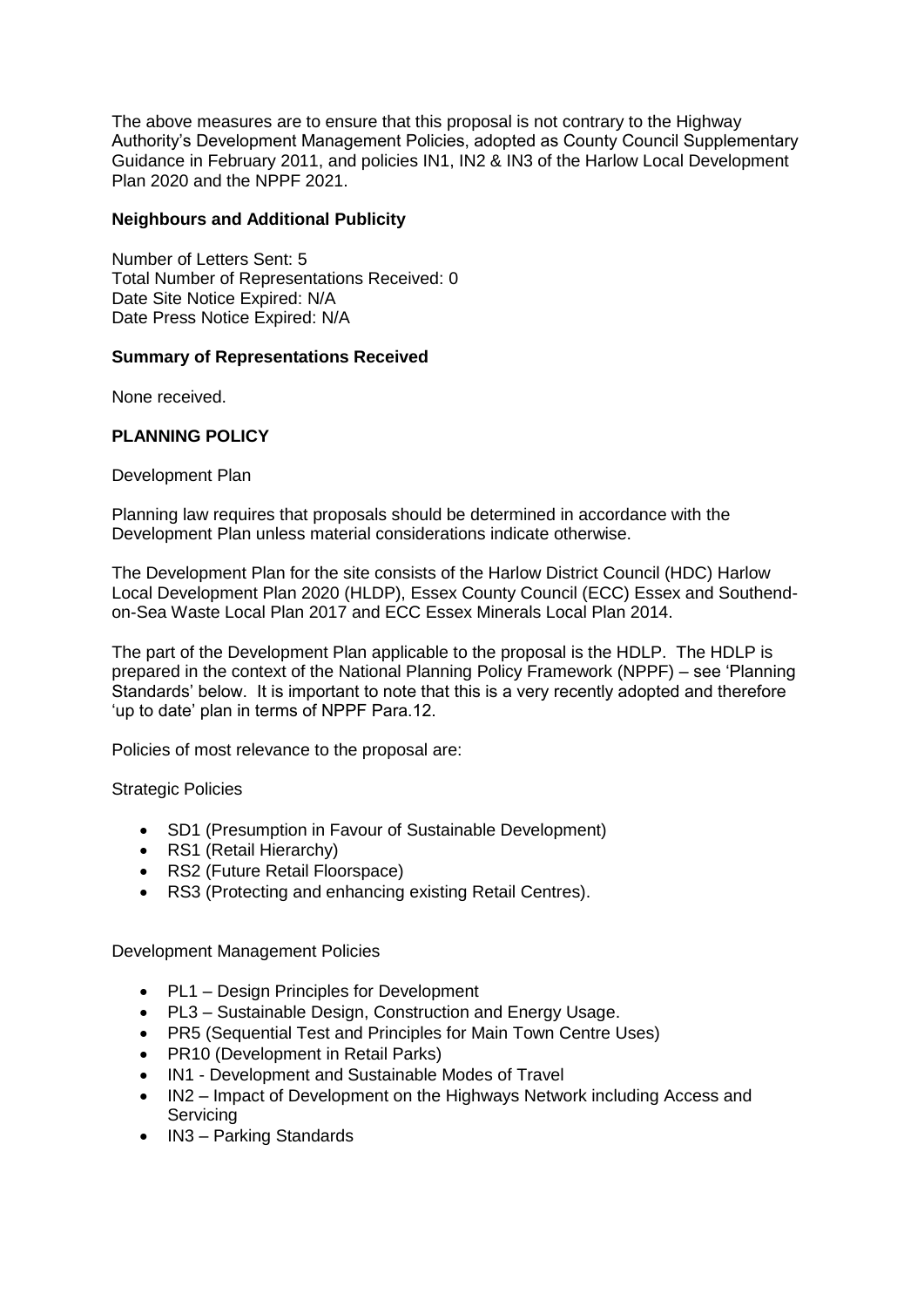For the benefit of this application it is noted that Use Class A1 was revoked and Use Class E a) now covers display or sale of retail goods.

# **PLANNING STANDARDS**

National Planning Policy Framework (NPPF) (2021) - sets out the Government's key economic, social and environmental objectives and the planning policies to deliver them. These policies will provide local communities with the tools they need to energise their local economies, meet housing needs, plan for a low-carbon future and protect the environmental and cultural landscapes that they value. It seeks to free communities from unnecessarily prescriptive central government policies, empowering local councils to deliver innovative solutions that work for their local area.

Harlow and Gilston Garden Town (HGGT) is a designated 'Garden Community' under the Government's Garden Communities Programme.

NPPF Para.72 provides the national policy context for Harlow and Gilston Garden Town (HGGT) as a location for *larger scale* (housing) *development*. Of particular note is the emphasis on; *existing or planned investment in infrastructure, the areas economic potential and the scope for net environmental gains……* plus; *clear expectations for the quality of development and how this can be maintained (such as by following garden city principles)*.

The HGGT (Local Authorities) Partnership has published a series of documents that set the standards expected for developments in the Garden Town and are therefore relevant to this application.

# HGGT Guidance

The HGGT Vision elaborates on the HGGT's interpretation of *garden city principles* and sets expectations for high quality development to accord with the principles.

The HGGT Design Guide requires consideration of design quality in a *garden city principles* sense and draws attention to specific local issues.

# **Supplementary Planning Documents (SPD) /Other Guidance**

The following local planning guidance is relevant to this application:

HDC Design Guide SPD (2011) – currently being updated with a Design Guide Addendum SPD (a draft is published). The addendum is particularly relevant as it includes guidance on tall buildings, privacy and overlooking.

# ECC Essex Parking Standards Design and Good Practice (2009)

Essex Local Viability Protocol (2018) An Essex wide approach to best practice for viability assessment that is generally compatible with the wider ranging HGGT How To Guidance noted above.

Planning Practice Guidance (PPG)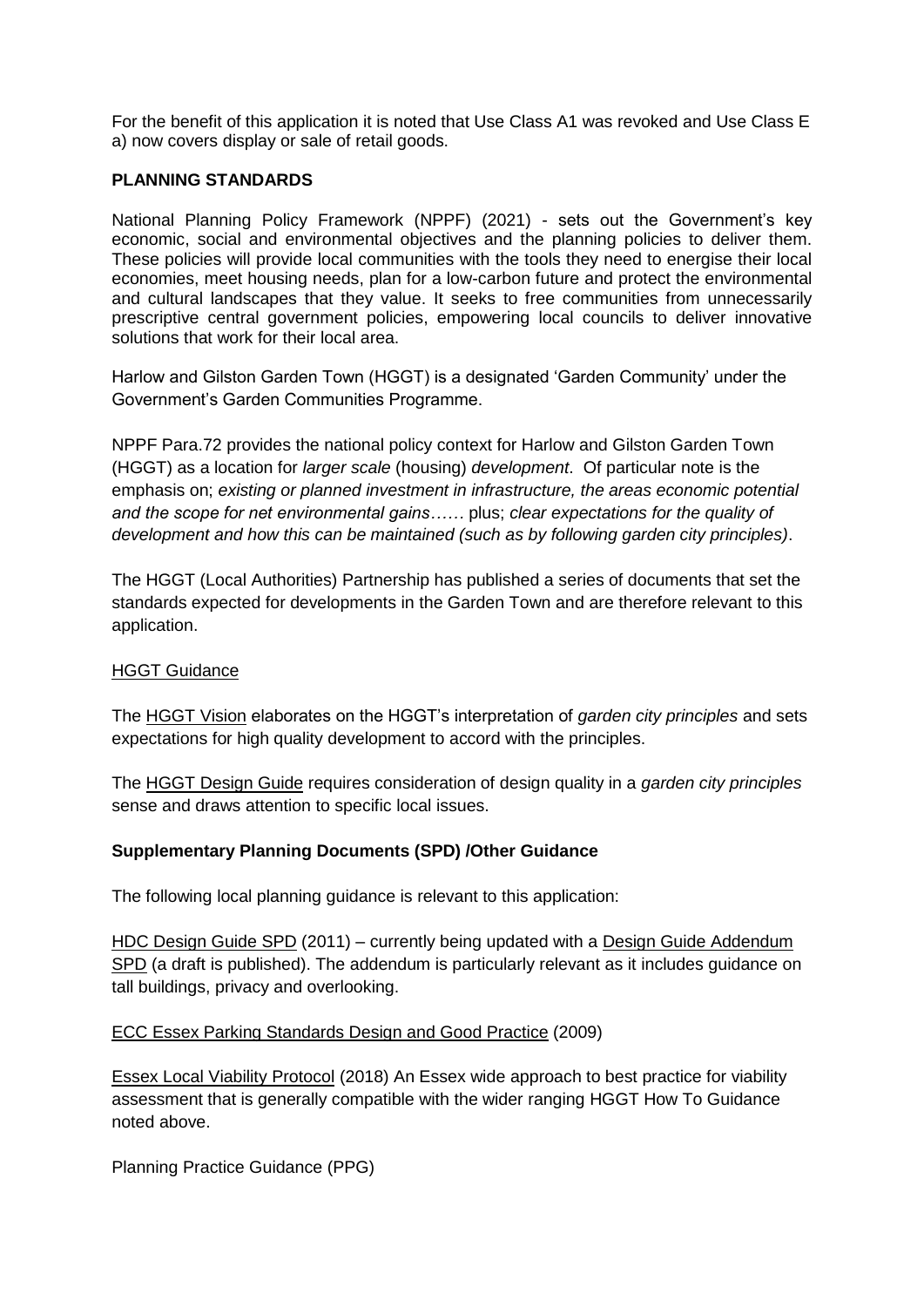#### **Summary of Main Issues**

The key issues for consideration in the determination of this application are: the principle ofthe development; the proposals compliance with the sequential approach; the impact on thevitality and viability of the town centre; and impact on highway safety and accessibility.

# **Assessment**

### **Principle of Development**

Condition 3 of Planning Permission HW/PL/14/00069 restricted the range of goods which could be sold be from the unit to *DIY goods, furniture, floor coverings, textiles and furnishings (including soft furnishings) and homewares, leisure and garden products, motor accessories and electrical and ancillary goods and services only".*

It is considered that 'ancillary goods' include the sale of food and drink, however the applicant wants to vary the condition wording from the previous permission and have the following wording included as a condition within this new permission to include the specific range of foods. This includes '*used for the sale of food (up to 10% GIA), drink (up to 5% GIA), and toiletries (up to 5% GIA)* for clarity*.* 

Harlow Local Development Plan 2020 (HLDP) Policy PR5 seeks to protect the vitality and viability of town centres by ensuring that all town centre uses must be directed in the 1stinstance to town centres unless there are no suitable or available sites. Development will besupported if all of the following criteria are met: a) the sequential test is met; b) an activefrontage is achieved at ground floor; c) the vitality and viability of the retail centre ispreserved and enhanced; and d) is well relation to public transport facilities or wheresustainable transport can be provided.

Also of relevance is policy PR10 of the HLDP which specifically relates to development proposals on retail parks. This policy specifies that proposals for development must meet the following criteria and will not be permitted if they involve any of the following a) the sequential approach is satisfied; b) the development is in Use Class A1 and is for the sale of bulky goods, or provides leisure activities; c) any sub-division does not result in any separate retail unit being less than 1,000 sq.m in size.

B&M is in Use Class A1 (Class E) and would be for the sale of bulky goods. Therefore the proposal would comply with policy PR10 (b) and would be deemed acceptable. Overall it is considered that there are no sequentially preferable sites for such development and the retail impact of the development would not be harmful on existing retail centres. The proposal would be in accordance with policy PR5 and the overall strategy set out in the Development Plan and therefore should be granted. These issues are detailed below.

# **Sequential Test**

The application site is an established retail destination in a highly accessible location.Due to its location in an out–of-centre location, a sequential test must be undertaken in line with national and local policy.

The National Planning Policy Framework (NPPF) seeks to protect the vitality and viability of town centres by ensuring that Local Planning Authorities apply a sequential test for planning applications for retail development (and other main town centre uses) that are not in existing centres or in accordance with up-to-date Local Plans. The sequential assessment requires applications for main town centre development uses should be located, firstly, in town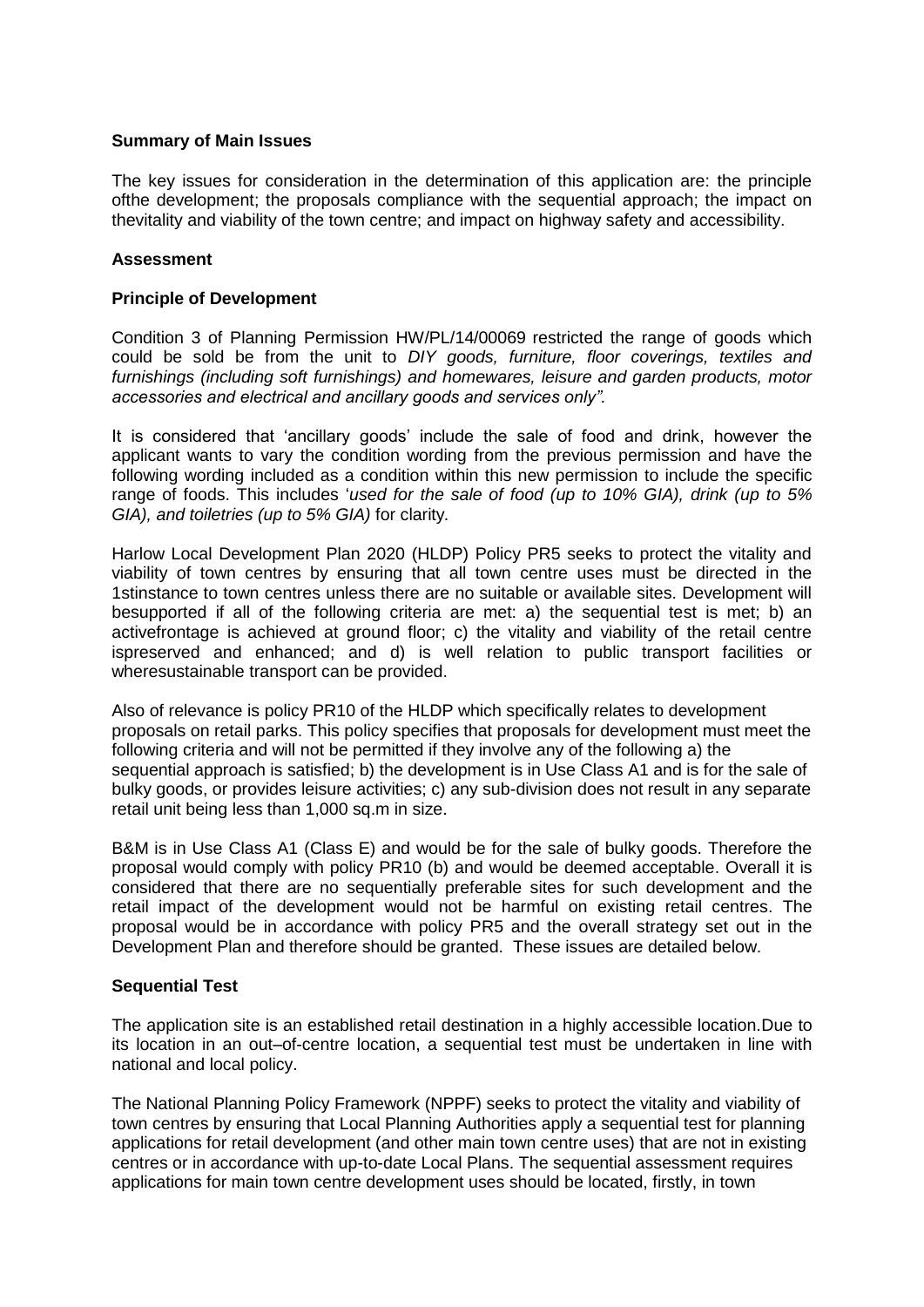centres, then in edge of centre locations and only if suitable sites are not available should out of centre location be considered. When considering edge of centre and out of centre proposals, preference should be given to accessible sites that are well connected to the town centre. Applicants and Local Planning Authorities should demonstrate flexibility on issues such as format and scale.

The National Planning Policy Guidance for Town Centres & Retail (NPPG) advises that the sequential test should recognise that certain town centre uses may have particular location requirements which mean they may only be accommodated in specific locations and the Local Planning Authorities need to be realistic and flexible in terms of their expectations of the sequential assessment. It also advises that sequentially preferable sites must be 'suitable' and the developer must consider whether there is scope for flexibility in terms of format and scale of proposals. The NPPG advises that it is for the applicant to demonstrate compliance with the sequential test.

The applicant identified specific requirements for candidate sites, as follows:

- minimum floorspace threshold of 2,320 sqm gross for the covered store area
- floor area for a garden centre
- sites should be currently vacant, or be available in the short term

A total of 39 sites were examined by the applicant in Harlow Town Centre. The applicant identified two units that met the minimum floorspace including the former BHS unit at the 24 Harvey Centre (3,160 sqm) and the former Odeon Cinema on West Gate (3,000 sqm). LSH considered the assessments by the applicant on both units and concluded that 24 Harvey Centre is not available and can be discounted as sequentially preferable to the application site and the Odeon is not suitbale as it is not available to support the level of bulky goods floorspace required.

The applicant has also assessed the potential to accommodate the proposal within the Town Centre North scheme in Harlow Town Centre but LSH agree that the site is not suitable or available to support the proposal.

In terms of Neighbourhood Centres a high level desktop review has been carried out on Old Harlow, The Stow, Staple Tye Shopping Centre, Church Langley, and Bush Fair and no vacatn or suitable units were identified.

#### Therefore LSH concluded;

*'The assessment of sites was based on the potential to accommodate a B&M Home Store and Garden Centre, but subject to demonstrating flexibility in format and scale. We have questioned whether ME has adequately demonstrated flexibility in format in scale, specifically in only considering a floorspace reduction of 10%. However, we acknowledge that even if a further reduction in floorspace is applied, such as to reflect a minimum unit size sought by B&M in other locations, this would not change the outcome of the conclusions.* 

*That conclusion is that there are no sites within or edge of centre to Harlow Town Centre and the District's neighbourhood centres that are suitable and/or available to accommodate the type of bulky goods floorspace intended for occupation by a bed retailer.*

*Therefore, we consider that the sequential test has been passed in line with paragraph 86 of the NPPF and Policy PR5 of the Harlow Local Development Plan*.'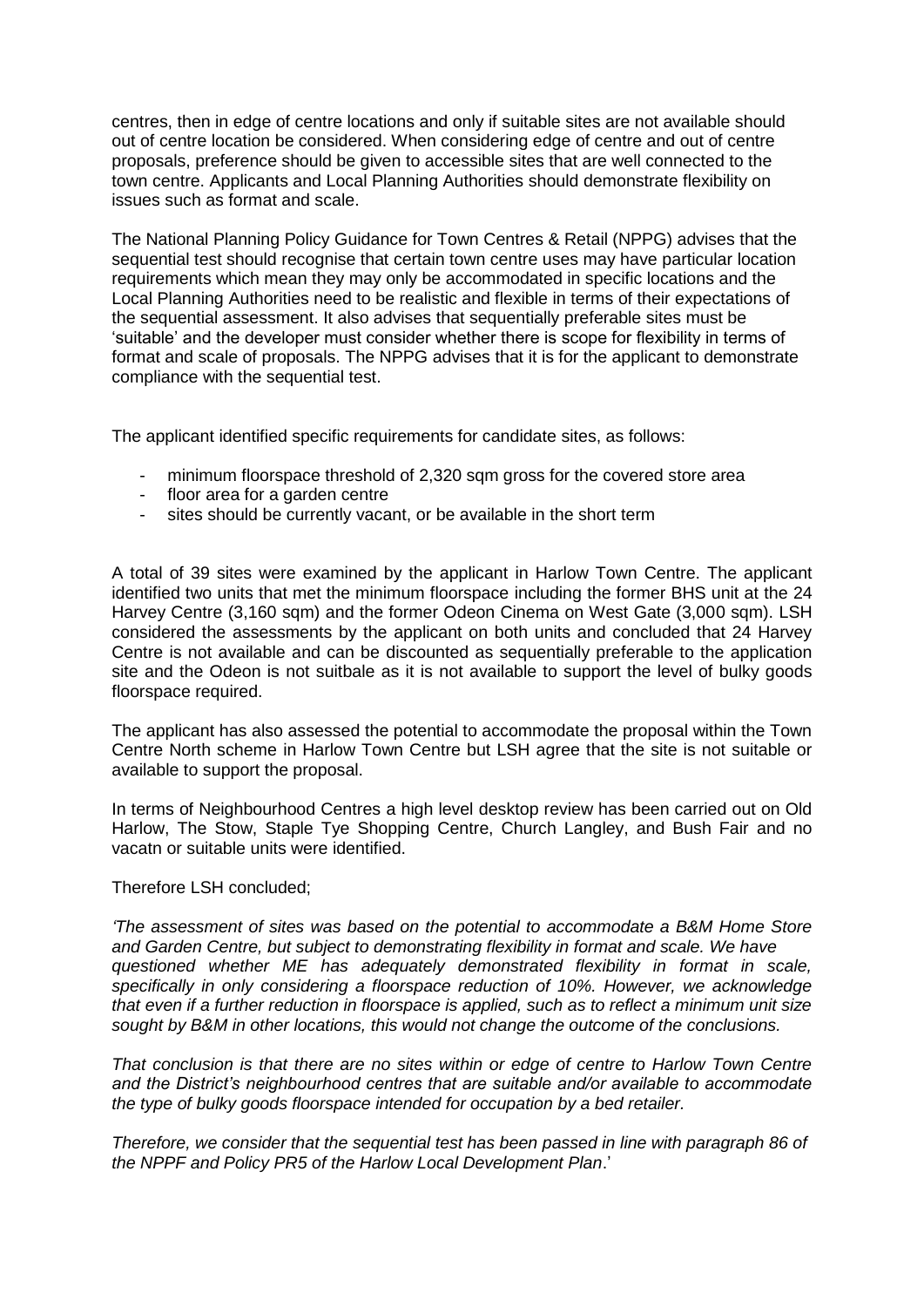On the basis of the advice from LSH, it is considered that the sequential test is met in accordance with policy PR5 criteria (a) of the HLDP.

#### **Impact on Vitality and Viability**

Separate to the sequential test, policies RS3 and PR5 criteria (c) require that the impact of the proposal on the vitality and viability of town centres is assessed. The role of Harlow Town Centre, Neighbourhood Centres, Hatches and Retail parks should be protected. The threshold for a formal impact assessment is 500 sq m.

An impact assessment is not required on the basis that the area of floorspace (484.8 sqm GIA) that is subject to the removal of condition relating to the sale of goods falls under the Council's threshold for triggering an impact assessment (500 sqm gross). However, there is a still a need to consider the impact of the proposal on the vitality and viability of town centres.

The proposed new store at Queensgate retail park will enable an established business to expand their current offering by providing a dedicated garden centre, thereby improving customer choice and competition within Harlow. The existing store at Princes Gate will close and much of the current trade will simply 'transfer' over to the new store. Both locations consist of '*Out of Centre Retail Parks'* and it is not considered the proposal would have a significant impact on HarlowTown Centre.

On this basis, it is considered that the proposal would be inaccordance with policies RS3 and PR 5 criteria (c).

### **Other Retail Issues**

Policy PR5 criteria b) and d) requires that an active frontage is achieved and that the site is well related to public transport facilities. Given that the use is existing, these requirements of policy PR5 do not apply and are therefore are considered to be met.

# **Overall**

The vitality and viability of the Town Centre is important to the local economy and to ensure it is an attractive place for residents, employees and visitors. The proposed amalgamation of the site and reinstatement of the garden centre will not result in any significant impact to trade of other centres and it could not have been provided in a sequentially better location. On this basis, the proposal would be in accordance with policy PR5 of the HDLP.

#### **Visual Amenity**

The proposal includes the the addition of composite metal to the roof of the building (no increase in height) which would integrate well with the exisiting building and rasies no cocnerns.

The proposed fencing located to the rear of the garden centre element measures 4.8m in height and is made of galvinised mesh panels and roll with 3 strands of barbed wire on top of this. No concerns are raised with this addition.

The proposed sprinklers would measure 6.5m in height and would not be visible from the street scene. They are required in the event of a fire and their location in the corner of the site is considered acceptable. The proposed pumphouse would measure 3m in height, 2.6m in width and 3.4 in depth. It is small in scale and simple in design and would be a minor addition to the site.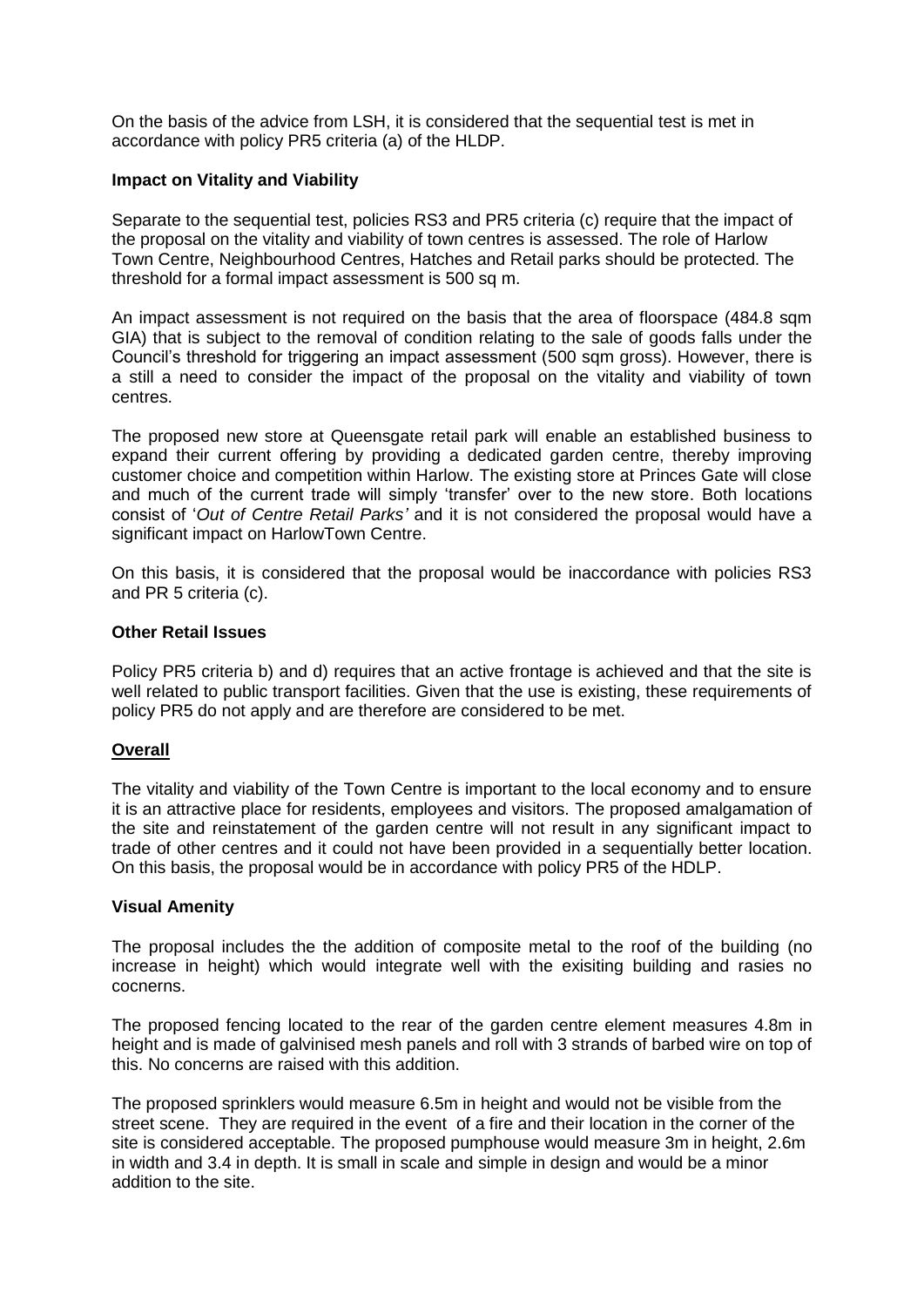Overall the proposed development would not result in any harm to the character and appearance of the site or wider area and would be in accordance with Policy PL1 of the HLDP.

### **Highway Safety and Accessibility**

A Trasnport Assessment has been submitted with the application and accesed by ECC Highways Officer. Whilst the proposed development would result in a small increase in the level of traffic flow to the site, it would be considered acceptable. Any impact to the highway network would not be considered severe and the parking provision provided is acceptable also. Two suggested conditions will be attached to ensure local and national highway policies are complied with.

One condition relates to a Travel Plan to be secured by a legal agreement for the one off payment of £6,132. The applicant has agreed to the condition.

### **Conditions**

The proposal seeks planning permission for external alterations associated with the amalgamation of Units 3A and 3B which include a new composite metal profiled roof, new fence enclousure with associated fire exit, to the proposed garden centre area to the rear of the unit, along with two sprinkler tanks and a pump house.

The applicant also wants the following condition with the specific wording below to be included within the application.

*"Notwithstanding the provisions of the Town and Country Planning (General Permitted Development) Order 1995 (or any Order revoking and re-enacting that Order with or without modification), the range of goods to be sold from the subdivided retail warehouse units, identified as Unit 3a, Unit 3b and Unit 3c on the 'Unit 3, Subdivision Proposed Site Plan' drawing 1340-U3-LP22, date stamped 17th February 2014, shall be restricted to DIY goods, furniture, floor coverings, textiles and furnishings (including soft furnishings) and homewares, leisure and garden products, motor accessories and electrical and ancillary goods and services only. In addition, Unit 3A/B as shown on Drawing Ref. 154482-STL-03-00-DR-A-XXXX-01000-PL01 can also be used for the sale of food (up to 10% GIA), drink (up to 5% GIA), and toiletries (up to 5% GIA).*

The wording suggested above by the applicant is considered acceptable.

#### **Planning Balance**

In determining this application, there is also a need to have regard to the economic benefits of the proposal. This is one of the three pillars of sustainable development that are set out in the NPPF. These benefits should be weighed against any harm that is identified.

The proposed development will allow an established business to expand their current offering by providing a dedicated garden centre, thereby improving customer choice and competition within Harlow. It would also protect existing jobs and taking this into account the proposal is recommended for approval.

### **CONCLUSIONS**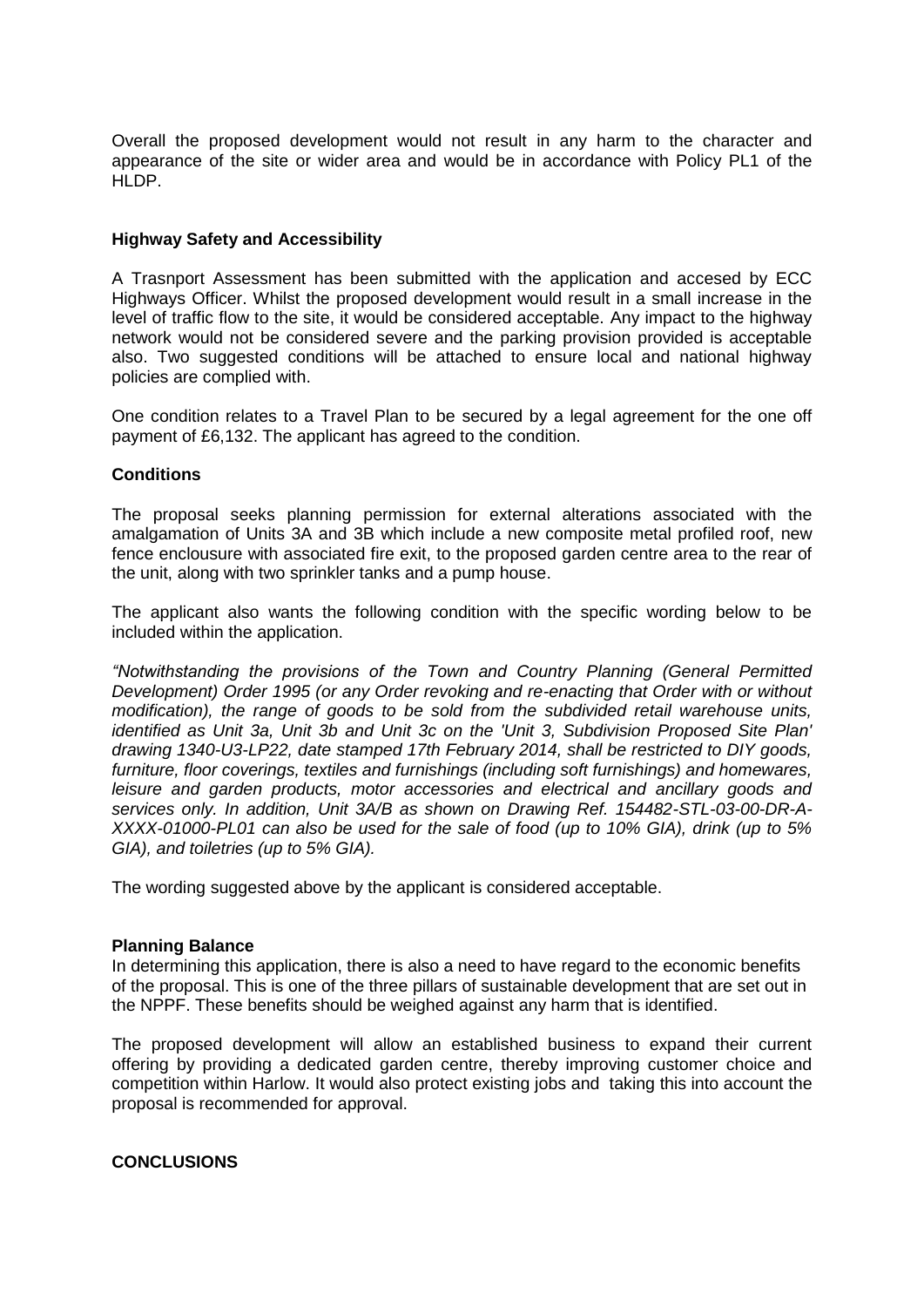Overall the location of the proposed development from one 'Out of Centre Retail Park' to another is considered acceptable in this instance as it allows the applicant to expand their current store offering by providing a dedicated garden centre, and improving customer choice and availability of goods.

The sequential test looked at whether the proposal could be located in a better location. The conclusion of the assessment was that there was no suitable alternative site. The proposal would therefore be in accordance with policies RS3, PR 5 and PR10 of the HLDP and the Development Plan as a whole and planning permission should be granted.

# **RECOMMENDATION**

That Committee resolve to APPROVE subject to the following conditions subject to

- a. a unilateral undertaking including a one off monitoring fee of £6,132 (Six Thousand One Hundred Thirty-Two Pounds index linked from April 2021) to be paid to Essex County Council prior the first occupation.
- b. to the conditions outlined below.
- 1. The use of Unit 3A & 3B hereby permitted shall be commenced before the expiration of three years from the date of this permission. **Reason: To comply with Section 91 (as amended) of the Town and Country Planning Act 1990.**
- 2. The external materials to be used in the construction of development hereby permitted shall be those which are outlined on the Unit 3A/3B Proposed GA Elevations (Dr No.02000 Rev PL01) submitted with this application. These materials shall not be varied without approval and written consent from the Local Planning Authority. **Reason: In the interest of visual amenity and to accord with policy PL1 of the Harlow Local Development Plan, December 2020.**
- 3. "Notwithstanding the provisions of the Town and Country Planning (General Permitted Development) Order 1995 (or any Order revoking and re-enacting that Order with or without modification), the range of goods to be sold from the subdivided retail warehouse units, identified as Unit 3a, Unit 3b and Unit 3c on the 'Unit 3, Subdivision Proposed Site Plan' drawing 1340-U3-LP22, date stamped 17th February 2014, shall be restricted to DIY goods, furniture, floor coverings, textiles and furnishings (including soft furnishings) and homewares, leisure and garden products, motor accessories and electrical and ancillary goods and services only. In addition, Unit 3A/B as shown on Drawing Ref. 154482-STL-03-00-DR-A-XXXX-01000-PL01 can also be used for the sale of food (up to 10% GIA), drink (up to 5% GIA), and toiletries (up to 5% GIA). **Reason: Reason - To protect the vitality and viability of town centres in accordance with policy PR5 of the Harlow Local Development Plan 2020**.
- 4. The development hereby permitted shall be carried out in accordance with the approved plans as shown listed in the table below. **REASON: For the avoidance of doubt and in the interests of proper planning.**

| <b>Plan Reference</b>                   | Version No. Plan Type |                                   | <b>Date Received</b> |
|-----------------------------------------|-----------------------|-----------------------------------|----------------------|
| 154482-STL-03-XX-DR-A-XXXX-02000 R PL01 |                       | <b>Proposed Elevations</b>        | 03/09/21             |
| 154482-STL-03-XX-DR-A-XXXX-03000 R PL01 |                       | <b>Proposed Sections</b>          | 03/09/21             |
| 154482-STL-03-02-DR-A-XXXX-01001 R PL01 |                       | <b>Proposed Roof Plan</b>         | 03/09/21             |
| 154482-STL-03-00-DR-A-XXXX-01000 R PL01 |                       | <b>Proposed Ground Floor Plan</b> | 03/09/21             |